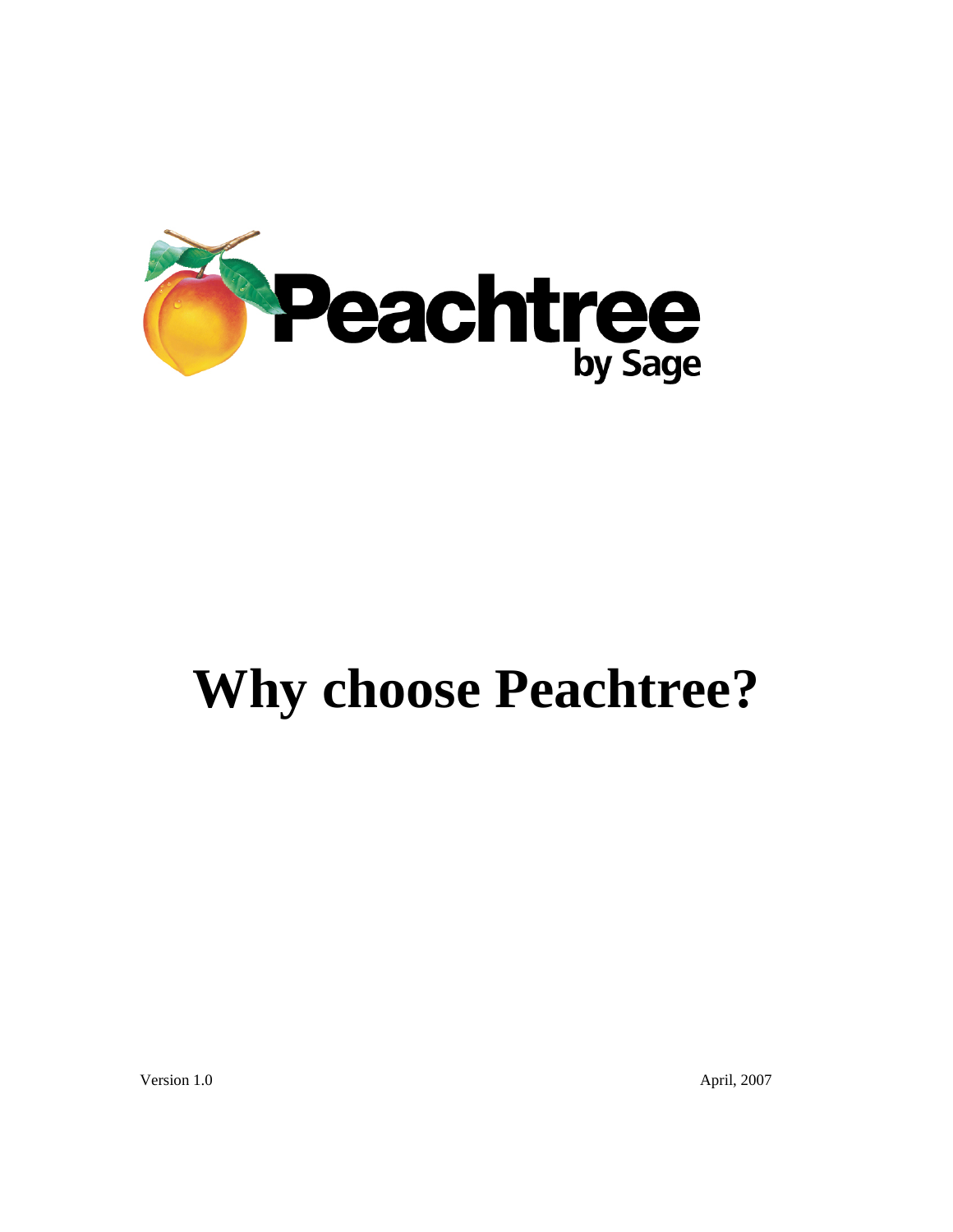## **It's time to realize the importance Accounting can play in your business success. Accounting is more than just bookkeeping:**

### ac·count·ing əˈkaʊntɪŋ - Show Spelled Pronunciation[*uh*-**koun**-ting]

#### –noun

the theory and system of setting up, maintaining, and auditing the books of a firm; art of analyzing the financial position and operating results of a business house from a study of its sales, purchases, overhead, etc.

- Bookkeeping, in a nutshell, is record keeping. Entering transactions on a daily basis is essential to maintaining the company's books, but it is only a fraction of a business' accounting needs.
- While your CPA/accountant can provide valuable insight into business strategies, tax solutions and filings and more, you need operational information available at your fingertips – so you can make good decisions every day. Using a solid accounting system means you don't have to wait until once a month or once a year when you visit your CPA/accountant to know where you stand in your business.
- If your company is growing, you may need to take your accounting function to the next level. This can be challenging and sometimes seem overwhelming. You need an accounting solution that will bring you up to date and prepare you for growth. Banks require accurate financial statements to determine your potential for loans and lines of credit.
- You need to get an accounting solution you can trust to help you with your business' financial needs. With it you won't have to face your company's challenges uninformed again.
- Having a sound accounting system will allow you to become familiar and involved with your strategy and operations, and be able to provide you with all the financial information you need about your company—so you can make the right decisions about the future of your business.
- By setting up your accounting system to conduct all your daily bookkeeping functions, and provide you with financial statements and analysis—your accounting solution can help ensure your business remains efficient and profitable by giving you the insight you need.
- Worried about embezzlement or an audit? Take those worries away and protect your business with an accounting solution with strict user access security settings, a detailed audit trail and internal accounting controls to ensure transactions are being accounted for properly.
- With a real accounting system you will soon realize that cash flow doesn't equal profits and that many factors go into determining your bottom line.
- **Take control of your accounting now by choosing a real accounting solution -- Peachtree.**



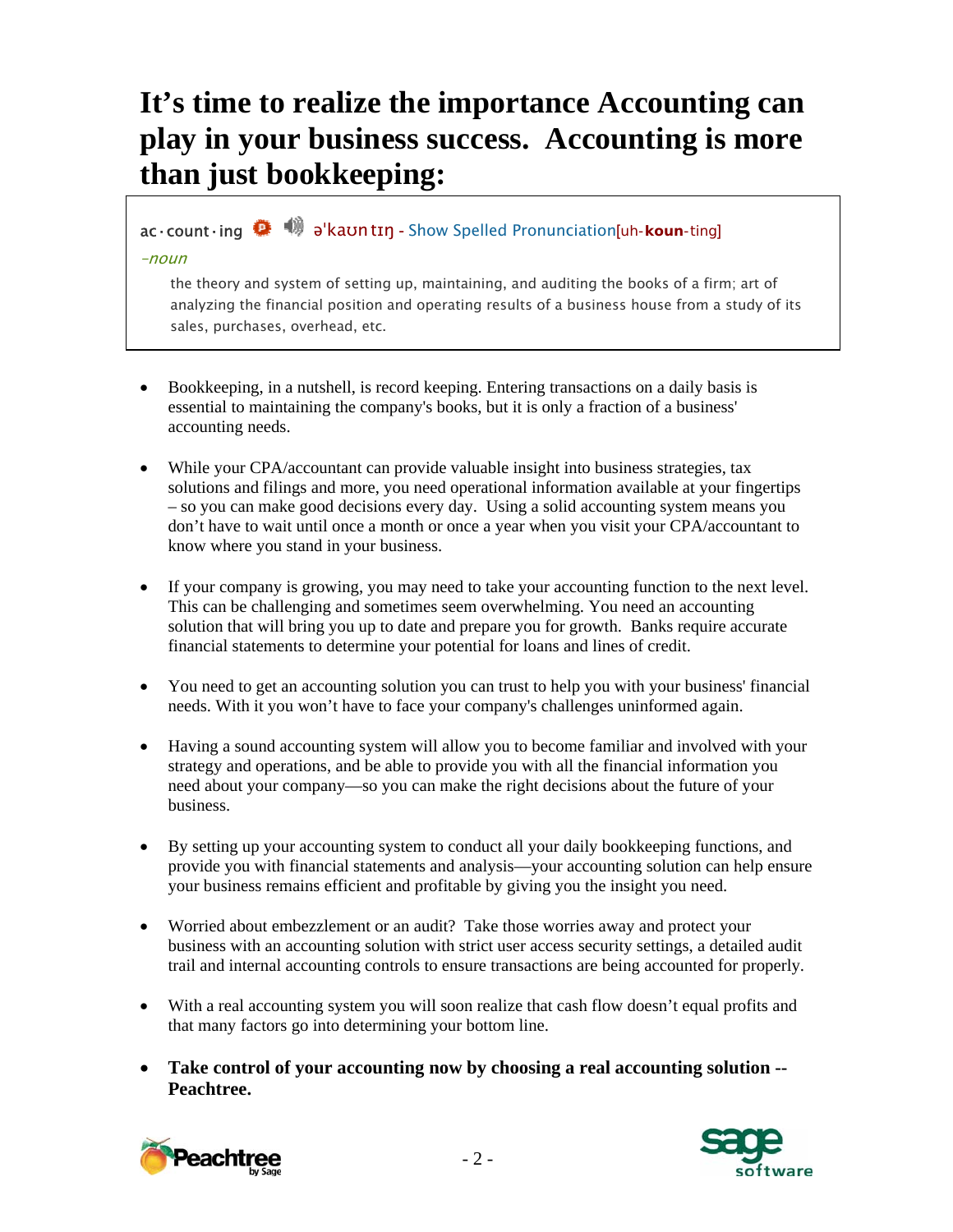# **Why choose Peachtree?**

If you view accounting as a tool that can help you make better decisions rather than just a necessary chore, Peachtree is the perfect choice for you. Peachtree is designed for people like you who take their accounting seriously. It helps you get your numbers right so you can truly understand how your business is performing. Accounting is too important to trust software that takes shortcuts just to be easy to use. Peachtree is a comprehensive solution based on real, double-entry accounting principles with screen-level security, audit trails, and automatic accounting checks, so you get the accuracy and control you need to improve your results.

Peachtree is the best choice for small businesses who want:

- o **Accuracy**: Ensures that you get the numbers right
	- Knows that "getting the numbers right" is critical
	- Uses real, double entry accounting
	- Includes automatic internal accounting checks
- o **Control**: Protects the confidentiality of the information
	- Has security features to let certain employees see information, on a screen-by-screen basis so only the employees who need to see specific information will have access
	- Gives you more control over your business as it allows you to see what's impacting your business results
- o **Results**: Helps you increase profits
	- Helps you use numbers to make better decisions
	- Helps you increase profits, get results
	- **Supports growing companies like yours**

[NOTE: Functions in Peachtree vary by product. For details on feature availability, please visit [www.peachtree.com](http://www.peachtree.com/) ]

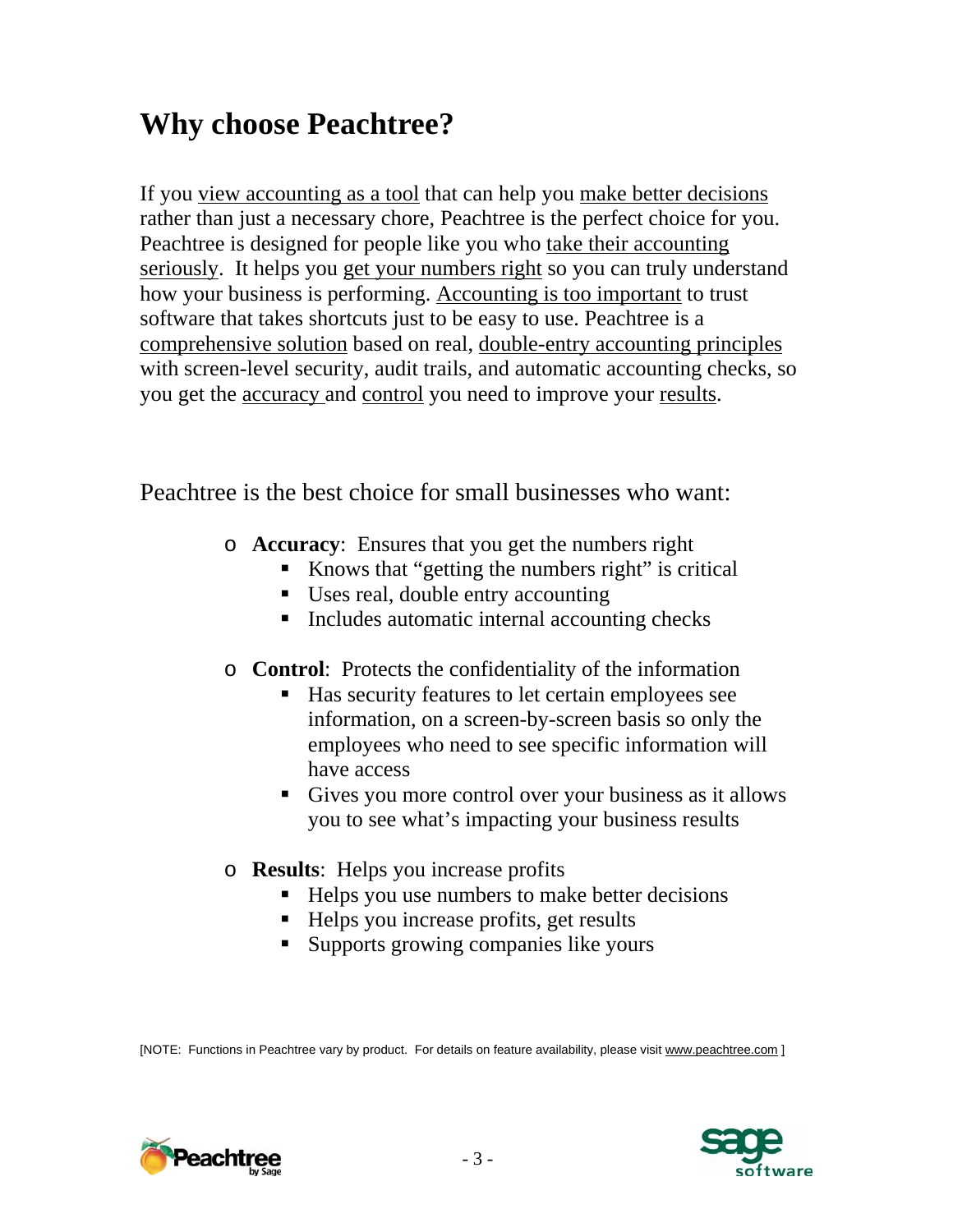## **How do you know if you are right for Peachtree? When you're "serious about your accounting" you strive to:**

- Set up a comprehensive Chart of Accounts, customized for your own business. Account types include at minimum: Assets, Liabilities, Equity, Income and Expenses
- Prepare standards and procedures for daily and monthly accounting functions
- Evaluate the state of your business finances, make recommendations and implement improvements for your business
- Make journal entries to correct inaccuracies and ensure everything balances
- Maintain the General Ledger
- Prepare monthly and annual budgets
- Reconcile Accounts Receivable and handle timely collections
- Maintain vendor relations and streamline Accounts Payable
- Monitor Cash Flow
- Audit past transactions and bring your books accurately up-to-date
- Reconcile Bank Statements and Credit Card Statements
- Invoice customers quickly, easily and accurately
- Budget for revenues and expenses
- Perform analysis and interpretation of financial data
- Process payroll or integrate outside payroll services into your accounting system
- Report payroll liabilities and taxes
- Prepare depreciation and amortization schedules
- Prepare monthly and annual Financial Statements
- Process month-end and year-end closing
- Prepare Sales Tax returns
- Manage insurance and employee benefits
- Process year-end forms (W-2, 1099, etc.)
- Maintain contact with your CPA or outside accountant for business advice, not just "cleaning up the books" and filing taxes.
- **Choose Peachtree!**

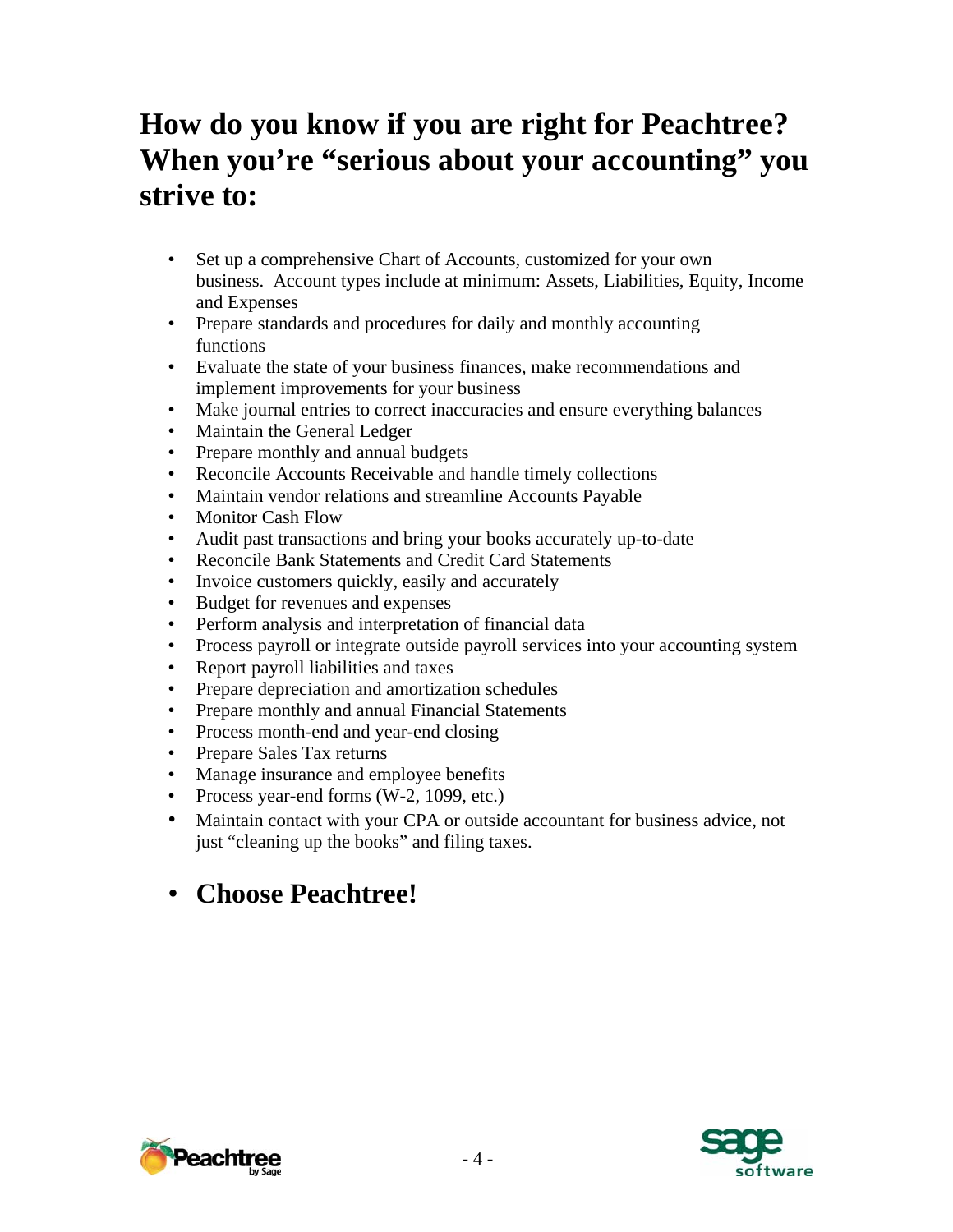### **Learn why Accountants recommend Peachtree over QuickBooks for small businesses who are "serious about their accounting":**

#### Accountants:

*"We recommend Peachtree to our clients because it has more controls and better reporting capabilities. It's a true accounting application."*

*"Peachtree is easy to use and gives you accurate information without software problems or "glitches".* 

*"Using Peachtree makes you knowledgeable about accounting, which is a good thing!"*

*"A product like QuickBooks is designed to be quick and easy to set up initially. Most people don't understand that you have to invest some time to set up your classifications properly. If they aren't right from the beginning, your data won't be accurate – so your reports won't be accurate. The time you thought you had saved on the front end is lost – possibly several times over."* 

*"While doing tax work for our clients, we find that QuickBooks users have more accounting problems than Peachtree users."*

*"I personally prefer Peachtree software because I am a CPA and Peachtree "thinks" more like we have been trained…There seems to be a misconception that Peachtree is very difficult to use."*

*"…many of my new clients use QuickBooks and existing problems and lack of control make the program an accountant's nightmare."*

*"Actually, it is right for virtually all of [my clients]. However, some clients purchase QuickBooks without asking me first, or become clients and are already using QuickBooks. Whenever possible, I get them to change to Peachtree."*

*"I personally use Peachtree for my business and am sold on the fact that it is excellent software. My personal opinion of QuickBooks is that I would not recommend it to anyone. I do not believe it is as easy to use or understand as Peachtree."*

*"Peachtree users need less of my time making corrections than QuickBooks users."*

[Source: July 2006, survey of accountants using Peachtree, conducted by Sage Software]



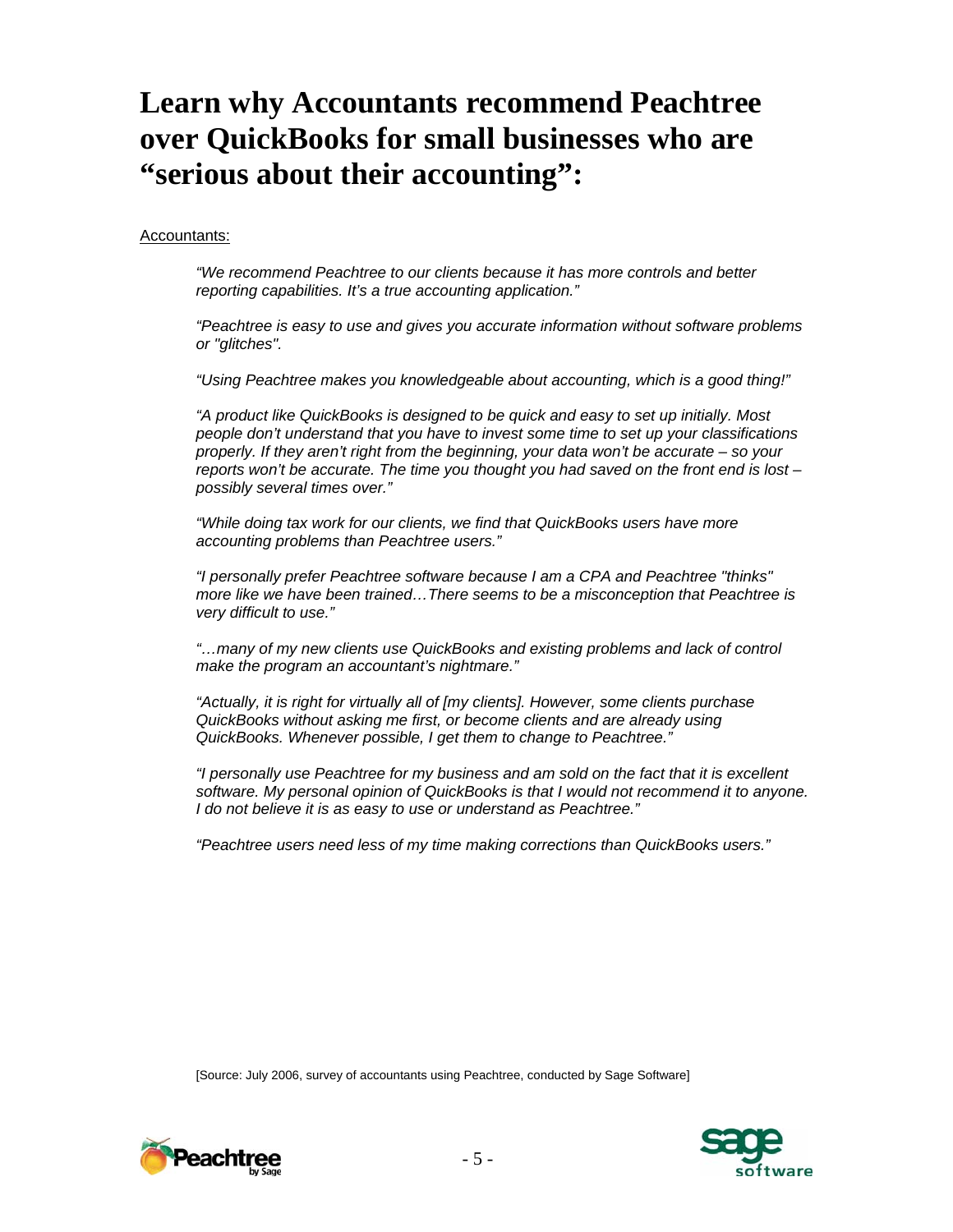### **Learn what Customers have to say about how Peachtree compares to QuickBooks:**

#### Customers:

*"Peachtree is made for business people who take their accounting seriously."*

*"I want to know what the numbers mean and – with Peachtree – I do."*

*"Although accounting isn't my strength, I understand its importance in running a business. QuickBooks is not what I consider an accounting program. Peachtree is a true accounting program, and it's what I chose for my business."*

*"With Peachtree, I can call customer support and talk to a live person – they are very responsive to my needs. QuickBooks preferred to answer my questions online."* 

*"Doing my accounting manually was frustrating and time consuming. I knew there had to be a better way. Using Peachtree accounting software has been much more productive. I can keep a close eye on my business without spending so much time away from my customers. Improving the product and providing great customer service are my top priorities."* 

*"I felt confident that Peachtree understood small business and could help with my accounting needs, because Peachtree software has been around for many years." "When it comes to accounting, the easy way is not always the right way."*

*"QuickBooks is easy, but it doesn't have the capabilities I need for my business."*

*"I e-mail invoices to my customers. E-mail can be attached to the customer's record within Peachtree. It's so quick and easy – I love it!"*

*"Peachtree allows me to see what I owe and what my bottom line is. I am able to keep a close eye on my business."*

*"Having an accounting background, I know there are certain things you must record. With QuickBooks, it wasn't clear how to record those things."*

*"When I'm unsure what something means, the Help feature in Peachtree provides the guidance I need."*

[Source: March 2007, survey of customers using Peachtree, conducted by Sage Software]



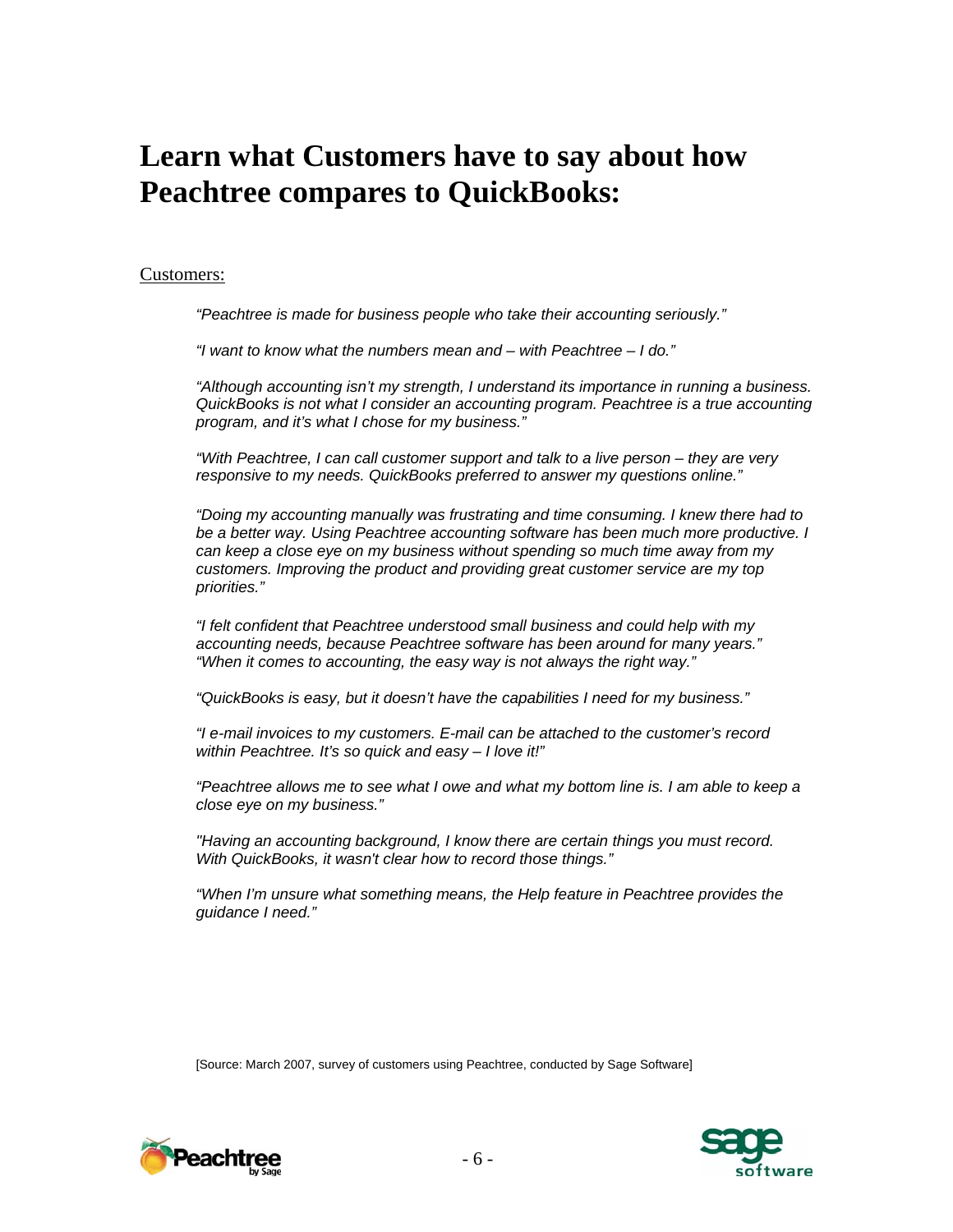## **Top reasons Peachtree\* wins over QuickBooks\* for small businesses who are "Serious about their accounting":**

*\* Functions in Peachtree and QuickBooks vary by product. For details on feature availability and feature disclaimers, please visit [www.peachtree.com](http://www.peachtree.com/) or [www.quickbooks.com](http://www.quickbooks.com/) .* 

### **Real, Double Entry Accounting**

**Balance:** Peachtree provides for accounts that are accurate and in balance with doubleentry accounting, and a debit and credit for every transaction.

**Accounting Control:** You retain better control over your bookkeeping process in Peachtree through the use of Accounting Periods and GL Accounts. In Peachtree, each accounting period (usually a calendar month) can be locked so that the administrator can select who can edit transactions in prior periods. QuickBooks has a "closing date" concept, and can lock transactions by date, but it is not a traditional "period closing" as in Peachtree.

**General Ledger (GL) Access:** In Peachtree, you always have access to how your transactions are posted to your GL Accounts. Features like '*Accounting Behind the Screens*' allow you to view the journal entries associated with transactions while you are in transaction screens, such as sales invoices, receipts and purchases. This gives you visibility into how a transaction is being posted on both sides of the General Ledger, and allows you the ability to change any of the GL accounts that the transaction is posting to. In QuickBooks, you only see, and have the ability to change, one side of the transaction. For example, you cannot change Accounts Receivable accounts or Income Accounts on the Sales Invoicing window in QuickBooks.

#### **Better Security & Accounting Controls**

**User Security:** Peachtree multi-user products provide you with the ability to control user access with a high degree of precision. Security controls in Peachtree allow for screenlevel and report groups access control. Administrators can select from over 100 specific areas to give add, edit, view-only, or no access to each user. Security settings in QuickBooks multi-user products (other than QuickBooks Enterprise) allow access of only 10 major functional areas, but not at screen-level and report groups access level.

**Internal Accounting Review:** Up to 15 checks of your data are performed by the *Internal Accounting Review* process in Peachtree. These checks look for suspicious transactions and common accounting mistakes and give the user advice on correcting the transactions. Similar functionality does not exist in QuickBooks.

**Conditional Alerts:** Alerts can be displayed within Peachtree or sent by email to customers, vendors, or employees when certain conditions are met or events occur. Peachtree can automatically notify certain employees through email when certain conditions are met. For example, if a customer's balance exceeds a preset amount, an email alert is generated. Or if inventory levels fall below a certain amount, an email can be sent to the proper employee(s) to reorder. Similar user-defined notifications cannot be set in QuickBooks.



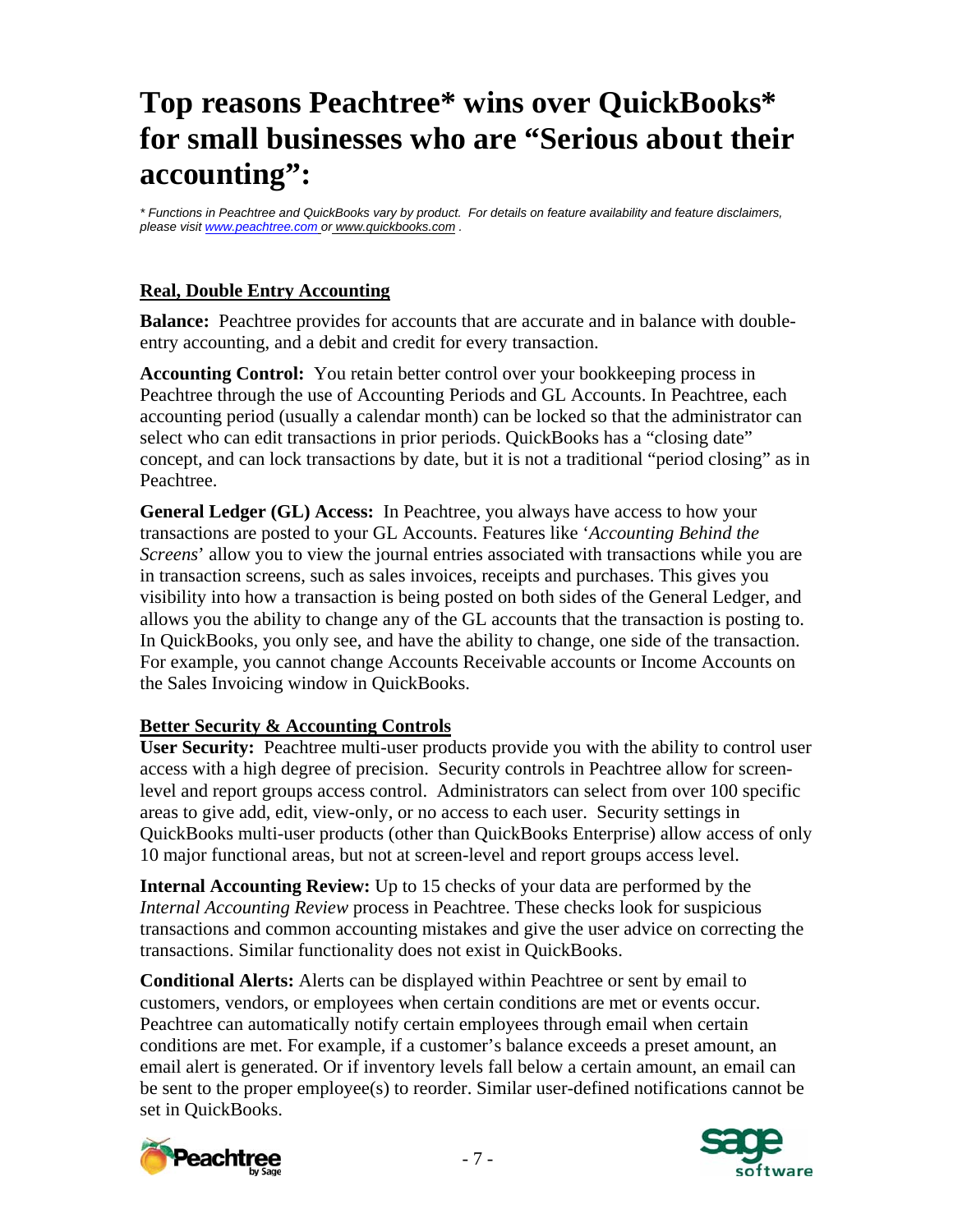### **In-depth Inventory Management**

**Assembly Revision History:** Peachtree manages the revision history for the customer such that they can see the entire history of the assembly item, with an audit trail of who changed it. QuickBooks will allow you to change the components of an assembly inventory item at any time; however, a revision history is not maintained.

**Master/Sub-Stock items:** Peachtree will automatically generate your sub-stock items and maintain them as a group. This is useful when you want to create an item, such as a shirt or hat generically, and then use the attributes of that item (Color, Size, etc) to automatically generate the sub-stock items to produce a line of products. QuickBooks only allows you to use item classes as 'sub items' which is similar to Peachtree master stock items, but does not support true sub-stock items.

**Work Tickets:** Peachtree allows the ability to build an assembly as a work-in-process. As each piece is complete, that task is marked off the work ticket. When it is finished, an assembly item is generated as "ready to sell". QuickBooks does not have work tickets.

**Costing Methods:** Peachtree lets you choose from Average, LIFO, FIFO, and Specific-Unit costing methods, while QuickBooks offers only Average.

**Order or Sell Using Vendor Part Numbers:** Choose to use an internal part number, UPC/SKU code, or vendor part number when printing inventory reports from Peachtree. QuickBooks allows you to use only an internal part number.

**Serialized Inventory Tracking:** Assign serial numbers to specific individual inventory items when creating transactions in Peachtree, and maintain detailed records for tracking, recall, and warranty purposes. Also track the actual cost of each serialized item for more accurate profit measure. This capability does not exist in QuickBooks.

**Service and Labor Inventory Items:** In Peachtree you can have service and labor items geared toward wages expenses. The advantage to service items is that it has the wages and salary account as the cost of sales account. This causes the labor not to appear in the cost of goods sold section of the income statement, but the wages expense section. The effect of this is that you can sell "services" just like you sell inventory and the expenses will be properly stated. In QuickBooks, there is only "other charge items".

#### **Detailed Job Costing**

**Progress Billing:** Peachtree tracks a job's contract price, previous progress billings, and retainage withheld, allowing the creation of invoices based on the job's current progress. Billing can be based on percentage of completion, percentage of estimated job revenue, or percentage of each line item. Additionally, multiple invoices can be created for multiple customers. QuickBooks allows invoicing of a fixed percentage of an entire estimate or for different percentages of each line item on an estimate.

**Reporting:** Peachtree job costing reports include actual costs incurred. QuickBooks job reports use estimated costs and track to actual revenue.



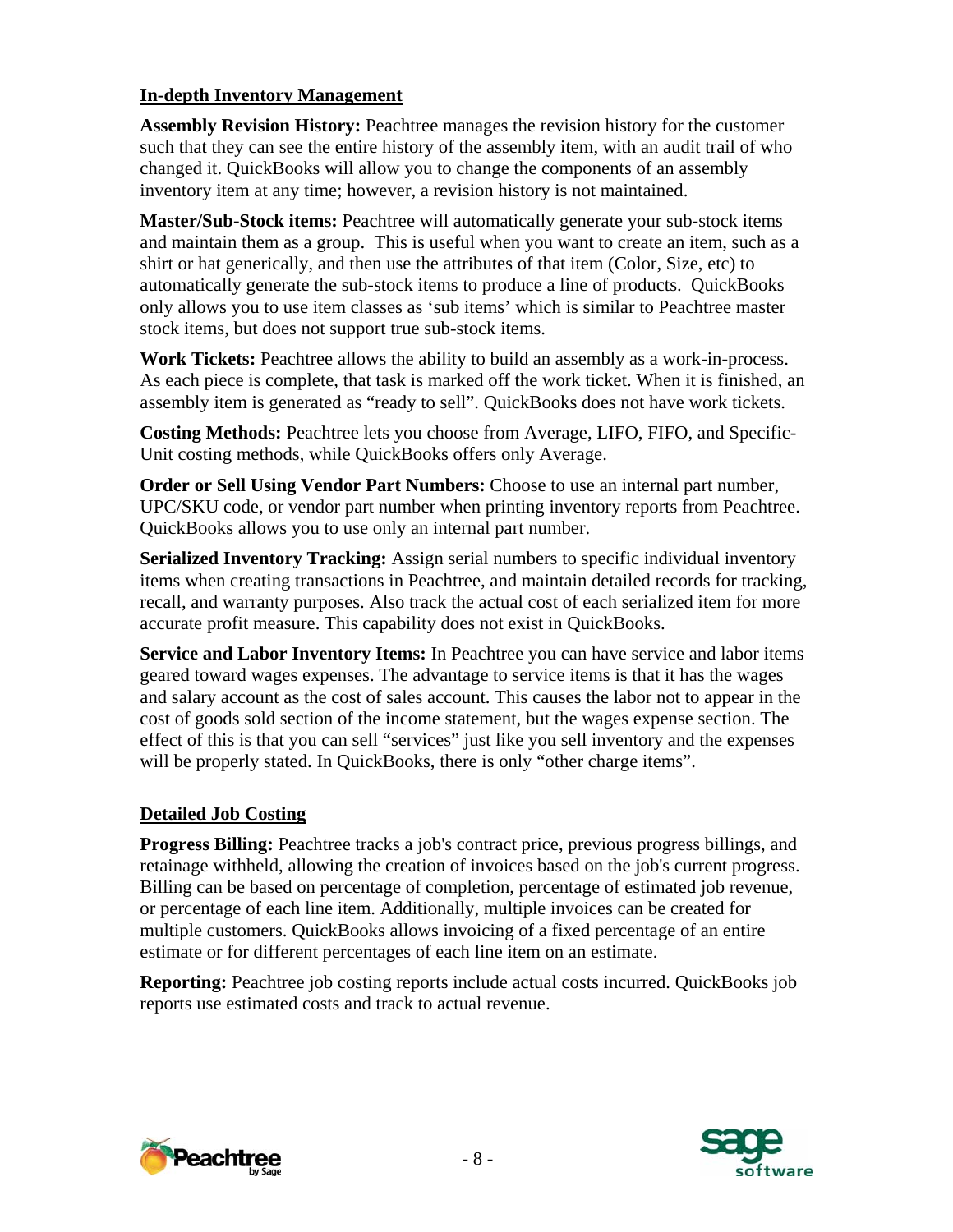#### **More Flexible Payroll**

**Tax Table Modifications:** Both Peachtree and QuickBooks offer tax table update subscriptions. Peachtree users who do not subscribe to the service are able to modify federal, state, and local tax calculations in user-defined tables. QuickBooks users do not have the ability to manually set up or modify tax tables, requiring that updates be made exclusively through the QuickBooks tax update service.

**Payroll Exception Report:** This report shows the differences between what Peachtree calculates for payroll taxes and what the user has withheld on the payroll window. What this report can do that QuickBooks can't is it will automatically create adjusting entries to correct problems in withholding; thus it is much more than just a report.

[NOTE: Products were compared using the most current versions available in April 2007. Statements were made by Sage Software and are subjective based on internal software evaluation and documentation. Additional features that may appear in competitor's product may not be listed here.]

*\* Functions in Peachtree and QuickBooks vary by product. For details on feature availability and feature disclaimers, please visit [www.peachtree.com](http://www.peachtree.com/) or [www.quickbooks.com](http://www.quickbooks.com/) .*